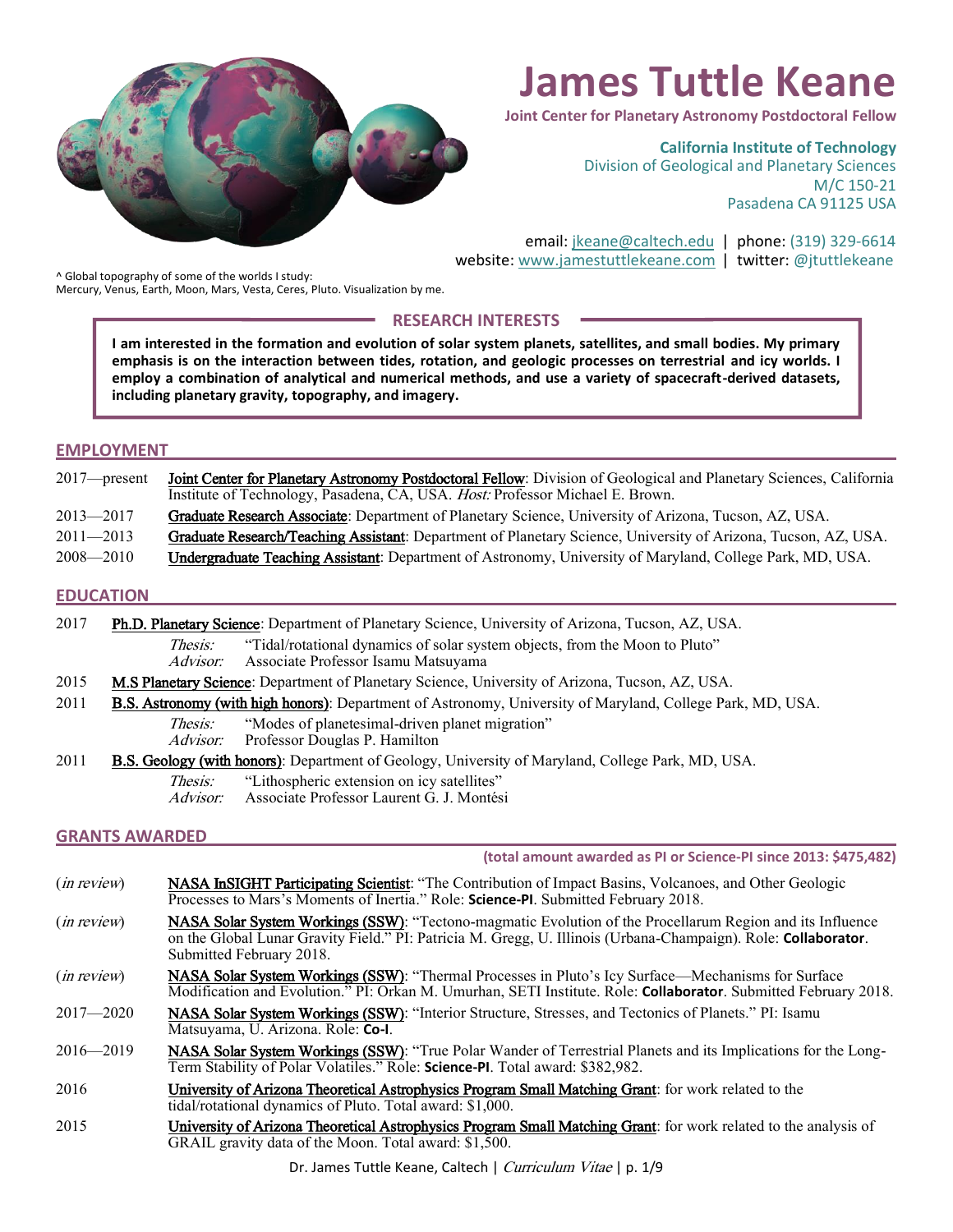2013—2016 NASA Earth and Space Science Fellowship (NESSF): "Stability of Asteroid Regolith during Planetary Close Approaches." Role: **Graduate Student Fellow**. Total award: \$90,000.

# **PLANETARY EXPLORATION MISSION INVOLVEMENT**

| 2018            | Keck Institute for Space Studies (KISS): "Tidal Heating: Lessons from Io and the Jovian System": Contributor to<br>KISS proposal (PIs: Alfred McEwen, U. Arizona; Katherine de Kleer, Caltech; Ryan Park, JPL) and participant in<br>workshop designed to develop a roadmap for understanding tidal heating in the solar system (and Io in particular).<br>KISS studies routinely lead to new technologies, scientific advances, and NASA mission proposals.                   |
|-----------------|--------------------------------------------------------------------------------------------------------------------------------------------------------------------------------------------------------------------------------------------------------------------------------------------------------------------------------------------------------------------------------------------------------------------------------------------------------------------------------|
| $2017$ —present | New Horizons: Funded science team member. Attending science team meetings and the flyby of the cold classical<br>Kuiper belt object (486958) MU69. Responsible for live-sketching the encounter and new science results.                                                                                                                                                                                                                                                       |
| 2016            | Lunar Reconnaissance Orbiter (LRO): Contributor the extended science mission (ESM3) proposal team.                                                                                                                                                                                                                                                                                                                                                                             |
| $2014$ -present | Gravity Recovery and Interior Laboratory (GRAIL): Funded graduate student and postdoctoral researcher, participant<br>in quarterly science team meetings. Meetings were often held in tandem with Lunar Reconnaissance Orbiter (LRO)<br>Lunar Orbiter Laser Altimeter (LOLA) team meetings.                                                                                                                                                                                    |
| 2014            | NASA/JPL Planetary Science Summer School: Argus, an Io Observer mission concept: Participant in a five-month<br>study developing a New Frontiers-class mission concept for exploring Jupiter's volcanic moon, Io. Held the<br>following roles: attitude control subsystem chair, principal investigator of the Io Laser Altimeter (IoLA) instrument,<br>co-investigator of the Io Radio and Gravity Experiment (IRAGE), and Io interiors and geophysics working group<br>lead. |

2013—2015 Origins, Spectral Interpretation, Resource Identification, Security, Regolith Explorer (OSIRIS-REx): Community and public engagement volunteer, focusing on 321Science YouTube series.

# **HONORS AND AWARDS**

**(total amount awarded since 2013: \$9,100)**

- 2017 Pellas-Ryder Award, Geological Society of America, Division of Planetary Geology. Award: \$500.
- 2017 Galileo Circle Scholar, College of Science, University of Arizona. Award: \$1,000.
- 2016 Galileo Circle Scholar, College of Science, University of Arizona. Award: \$1,000.
- 2016 Eugene M. Shoemaker Impact Cratering Award, Geological Society of America, Division of Planetary Geology. Award: \$2,500.
- 2015 SSERVI ESF Student Poster Award, Solar System Exploration Research Virtual Institute, Exploration Science Forum. Award: \$1,000.
- 2015 Gerard P. Kuiper Memorial Award, Department of Planetary Science, University of Arizona. Award: \$1,000.
- 2014 AGU Outstanding Student Paper Award (OSPA), American Geophysical Union Fall Meeting. Award: \$1,000.
- 2016 Galileo Circle Scholar, College of Science, University of Arizona. Award: \$1,000.
- 2014 Best Graduate Student Talk Award, Department of Planetary Science, University of Arizona.
- 2014 Service and Outreach Award, Department of Planetary Science, University of Arizona. Award: \$100.
- 2013 Graduate Student Talk, Honorable Mention, Department of Planetary Science, University of Arizona.

# **PEER-REVIEWED PUBLICATIONS**

**(3 first author publications and 7 co-author publications since 2013)**

- (in prep.) Keane, J.T., Johnson, B.C., Matsuyama, I., Siegler, M.A. The wibbly-wobbly Moon: rotational dynamics of the Moon in the aftermath of large impacts. In preparation.
- (in prep.) Bouley, S., Baratoux, D., Keane, J.T., Langlais, B., Matsuyama, B., Monroe, M., Vanderhaegue, O., Sautter, V., Séjourné, A., Costard, F. A new vision of the martian dichotomy. In preparation for Nature.
- 2017 Andrews-Hanna, J.C., Head, J.W., Johnson, B.C., Keane, J.T., Kiefer, W.S., McGovern, P.J., Neumann, G.A., Wieczorek, M.A., Zuber, M.T. [Ring faults and ring dikes around the Orientale basin on the Moon.](https://doi.org/10.1016/j.icarus.2017.12.012) Icarus, in press.
- 2016 Keane, J.T., Matsuyama, I., Kamata, S., & Steckloff, J.K. Reorientation and faulting of Pluto due to volatile loading within [Sputnik Planitia.](http://rdcu.be/xMID) Nature 540, 90-93.
- 2016 Simon, M., Pascucci, I., Edwards, S., Feng, W., Gorti, U., Hollenbach, D., Rigliaco, E., & Keane, J.T. Tracing Slow Winds [from T Tauri Stars via Low Velocity Forbidden Line Emission.](https://doi.org/10.3847/0004-637X/831/2/169) The Astrophysical Journal 831, 169-199.
- 2016 Zuber, M.T., Smith, D.E., Neumann, G.A., Goossens, S., Andrews-Hanna, J.C., Head, J.W., Kiefer, W.S., Asmar, S.W., Konopliv, A.S., Lemoine, F.G., Matsuyama, I., Melosh, H.J., McGovern, P.J., Nimmo, F., Phillips, R.J., Solomon, S.C., Taylor, G.J., Watkins, M.M., Wieczorek, M.A., Williams, J.G., Jansen, J.C., Johnson, B.C., Keane, J.T., Mazarico, E., Miljković K., Park, R.S., Soderblom, J.M., Yuan, D.-N. [Gravity Field of the Orientale Basin from the Gravity Recovery and](http://science.sciencemag.org/content/354/6311/438)  [Interior Laboratory Mission.](http://science.sciencemag.org/content/354/6311/438) Science 354, 438-441.
- 2016 Johnson, B.C., Blair, D.M, Collins, G.S., Melosh, H.J., Freed, A.M., Taylor, G.J., Head, J.W., Wieczorek, M.A., Andrews-Hanna, J.C., Nimmo, F., Keane, J.T., Miljković, K., Soderblom, J.M., & Zuber, M.T[. Formation of the Orientale Lunar Multi-](http://science.sciencemag.org/content/354/6311/441)[Ring Basin.](http://science.sciencemag.org/content/354/6311/441) Science 354, 441-444.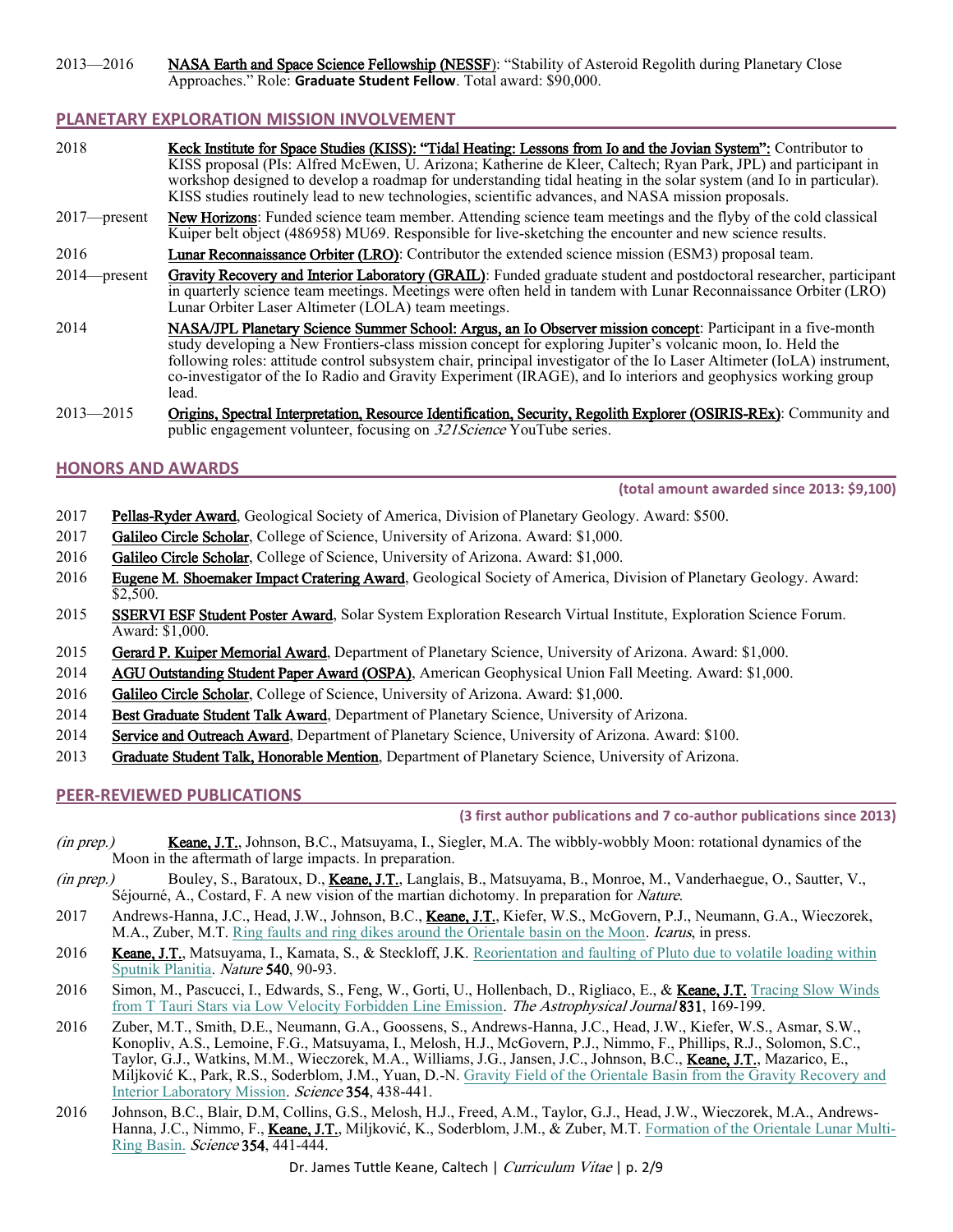- 2016 Matsuyama, I., Nimmo, F., Keane, J.T., Chan, N.H., Taylor, G.J., Wieczorek, M.A., Kiefer, W.S., Williams, J.G. GRAIL, [LLR, and LOLA constraints on the interior structure of the Moon.](http://rdcu.be/xMI2/) Geophysical Research Letters 43, 8365-8375.
- 2016 Thompson, M.S., Zega, T.J., Becerra, P., Keane, J.T., Byrne, S.[, The oxidation state of Fe nanoparticles in the lunar soil.](http://dx.doi.org/10.1111/maps.12646) Meteoritics and Planetary Science 51, 1082-1095.
- 2015 Siegler, M.A. Miller, R.S., *Keane, J.T.*, Matsuyama, I., Paige, D.A., Poston, J., Lawrence, D.J. *Lunar true polar wander* [inferred from polar hydrogen.](http://dx.doi.org/10.1038/nature17166) Nature 531, 480-484.
- 2014 Keane, J.T., Matsuyama, I[. Evidence for lunar true polar wander and a past low-eccentricity synchronous lunar orbit.](http://rdcu.be/xMJg/) Geophysical Research Letters 41, 6610-6619.
- 2014 Keane, J.T., Pascucci, I., Espaillat, C., Woitke, P., Andrews, S., Kamp, I., Thi, W.-F., Meeus, G., Dent, W.R.F. Herschel [Evidence for Disk Flattening or Gas Depletion in Transitional Disks.](http://iopscience.iop.org/article/10.1088/0004-637X/787/2/153/meta) The Astrophysical Journal 787, 153-177.

#### **SCIENTIFIC ILLUSTRATIONS**

**(9 published scientific illustrations since 2017)**

- 2018 Keane, J.T.[, Sketch-up: Wandering exoplanets.](http://rdcu.be/HQpd) Nature Geoscience (in press).
- 2018 Keane, J.T.[, Sketch-up: Catastrophic glacier collapse.](http://rdcu.be/FhY8) Nature Geoscience 11, 87.
- 2017 **Keane, J.T.**[, Sketch-up: Intra-Plate volcanism.](http://rdcu.be/Coz7) Nature Geoscience 11, 8.
- 2017 Keane, J.T.[, Sketch-up: Carbon at continental rifts.](http://rdcu.be/yruW) Nature Geoscience 10, 886.
- 2017 Keane, J.T.[, Sketch-up: Southern Ocean](http://rdcu.be/xVyJ) mixing. Nature Geoscience 10, 805.
- 2017 **Keane, J.T.**[, Sketch-up: Impact-induced subduction.](http://rdcu.be/xMJk) *Nature Geoscience* 10, 716.
- 2017 **Keane, J.T.**, artwork for [editorial, "Moving beyond Cassini,"](http://rdcu.be/xMJt) Nature Astronomy 1, 557.
- 2017 **Keane, J.T.**, cover artwork [for the Cassini grand finale issue,](https://www.nature.com/natastron/volumes/1/issues/9) *Nature Astronomy* 1, Issue 9.
- 2017 Keane, J.T.[, Sketch-up: Snowstorms on Mars.](http://rdcu.be/xMJq) Nature Geoscience 10, 625.

#### **INVITED PRESENTATIONS, SEMINARS, COLLOQUIA**

**(6 invited presentations since 2015)**

# 2018 Technologies for Exo-Planetary Science (NSERC CREATE, York University).

- 2018 University of Texas Institute for Geophysics (UTIG) seminar.
- 2018 California Institute of Technology, Dix Planetary Science Seminar, "The Wibbly-Wobbly Moon: Rotational Dynamics of the Moon over Time.'
- 2018 University of California Santa Cruz, Institute of Geophysics and Planetary Physics seminar, "The Wibbly-Wobbly Moon: Rotational Dynamics of the Moon over Time."
- 2017 California Institute of Technology, Yuk Yung Lunch Seminar, "Pluto followed its heart: reorientation and faulting of Pluto due to volatile loading in Sputnik Planitia."
- 2015 Lowell Observatory colloquium, "Tidal/Rotational Dynamics of the Moon and Near-Earth Asteroids."

#### **CONFERENCE PRESENTATIONS**

**(26 first author conference proceedings and 16 co-author conference proceedings since 2013)**

- 2018 Keane, J.T., Matsuyama, I. True Polar Wander of Mercury. Mercury: Current and Future Science of the Innermost Planet, Columbia, MD, USA.
- 2018 Keane, J.T., Johnson, B.C., Matsuyama, I. Siegler, M.A. The Wibbly-Wobbly Moon: Rotational Dynamics of the Moon after Large Impacts. New Views of the Moon 2: Asia, Aizuwakamatsu City, Fukushima, Japan.
- 2018 Keane, J.T., Johnson, B.C., Matsuyama, I. Siegler, M.A. The Tumbling Moon: Rotational Dynamics in the Aftermath of Impact Basin Formation.  $49^{\text{th}}$  Lunar and Planetary Science Conference, The Woodlands, TX, USA.
- 2018 **Keane, J.T.** Pluto and Ceres—Illustrated.  $49<sup>th</sup>$  Lunar and Planetary Science Conference, The Woodlands, TX, USA.
- 2018 Ledbetter, W.G., Sood, R., Keane, J.T. The Interior Structure of Asteroids and Comets Revealed by ChipSat Swarm Gravimetry.  $49^{th}$  Lunar and Planetary Science Conference, The Woodlands, TX, USA.
- 2017 Keane, J.T., Johnson, B.C., Matsuyama, I. Siegler, M.A. The Wibbly-Wobbly Moon: Rotational Dynamics of the Moon after Large Impacts. 49<sup>th</sup> Division for Planetary Sciences Meeting, Provo, Utah, USA.
- 2017 Keane, J.T., Johnson, B.C., Matsuyama, I. Siegler, M.A. The Wibbly-Wobbly Moon: Rotational Dynamics of the Moon after Large Impacts. American Geophysical Union Fall Meeting, New Orleans, LA, USA.
- 2017 Keane, J.T., Matsuyama, I. Reorientation Histories of the Moon, Mercury, Venus, and Mars. 12<sup>th</sup> European Planetary Science Congress, Riga, Latvia.
- 2017 Keane, J.T., Matsuyama, I. Reorientation Histories of the Moon, Mercury, Venus, and Mars. 48<sup>th</sup> Lunar and Planetary Science Conference, The Woodlands, TX, USA.
- 2016 Keane, J.T., Matsuyama, I. Reorientation Histories of the Terrestrial Planets. American Geophysical Union Fall Meeting, San Francisco, CA, USA.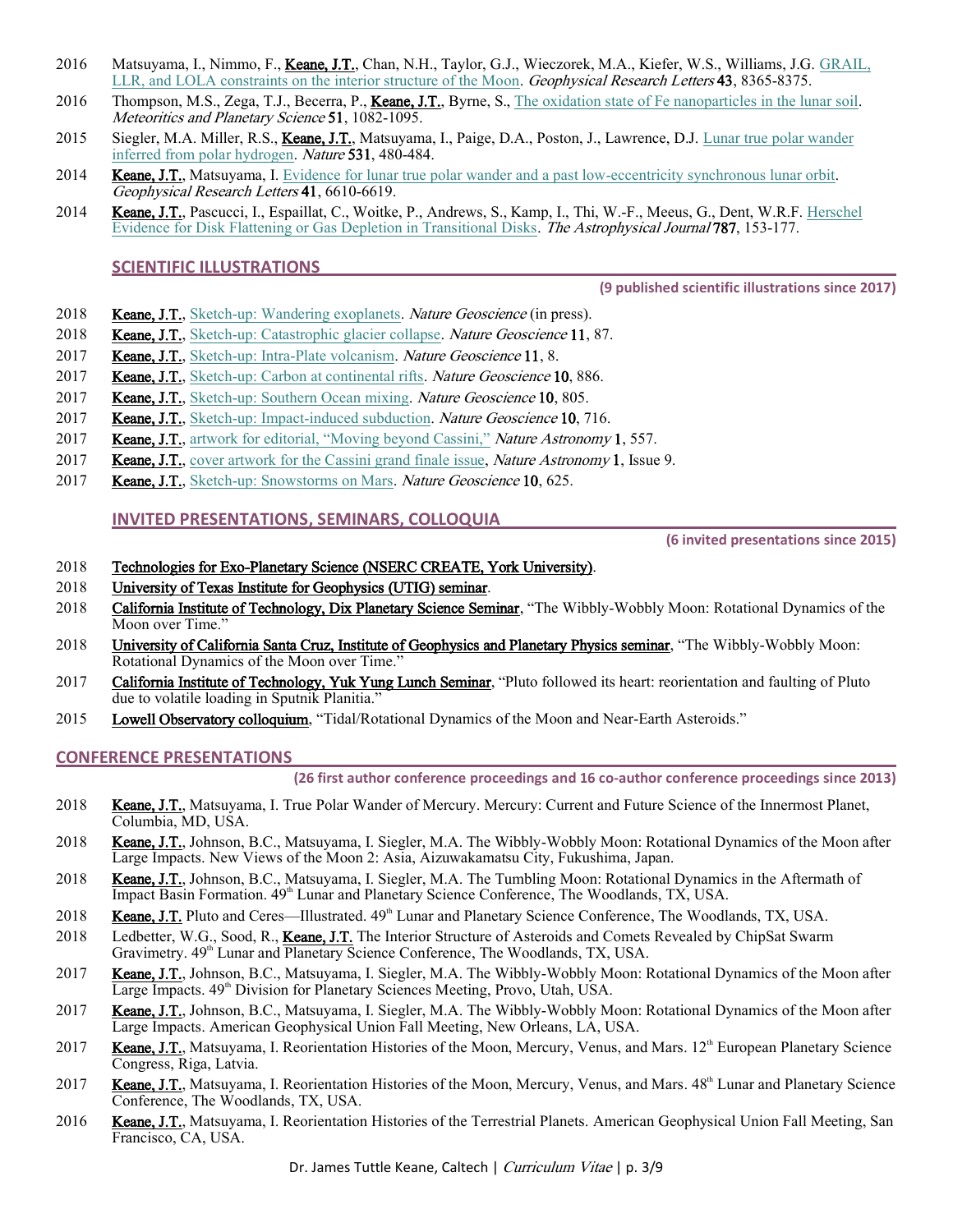- 2016 Matsuyama, I., Keane, J.T., Kamata, S. Global-scale tectonic patterns on Pluto. American Geophysical Union Fall Meeting, San Francisco, CA, USA.
- 2016 Keane, J.T., Matsuyama, I., Kamata, S., Steckloff, J. Pluto followed its heart: reorientation and faulting of Pluto due to volatile loading in Sputnik Planum. Joint 48th Division for Planetary Sciences & 11th European Planetary Science Congress Meeting, Pasadena, CA, USA.
- 2016 Matsuyama, I., Keane, J.T. Cassini State Transitions with a Fossil Figure. Joint 48th Division for Planetary Sciences & 11th European Planetary Science Congress Meeting, Pasadena, CA, USA.
- 2016 Keane, J.T., Matsuyama, I., Kamata, S., Steckloff, J.K. Pluto Followed its Heart: Reorientation and Faulting of Pluto due to Volatile Loading in Sputnik Planum. Geologic Society of America Annual Meeting, Denver, CO, USA.
- 2016 Keane, J.T., Matsuyama, I., Siegler, M.A. Impact-Driven True Polar Wander of the Moon and its Implications for the Long-Term Stability of Polar Volatiles. Geologic Society of America Annual Meeting, Denver, CO, USA.
- 2016 Keane, J.T., Matsuyama, I., Siegler, M.A. New Insights into Lunar True Polar Wander. New Views of the Moon 2, Houston, TX, USA.
- 2016 Matsuyama, I., Nimmo, F., Keane, J.T., Taylor, G.J., Chan, N.H., Williams, J.G., Wieczorek, M.A., Kiefer, W.S. GRAIL, LLR, and LOLA Constraints on the Interior Structure of the Moon. New Views of the Moon 2, Houston, TX, USA.
- 2016 Keane, J.T., Matsuyama, I. Pluto followed its Heart: True Polar Wander of Pluto due to the Formation and Evolution of Sputnik Planum.  $47<sup>th</sup>$  Lunar and Planetary Science Conference, The Woodlands, TX, USA.
- 2016 Siegler, M.A., Keane, J.T., Laneuville, M., Chen, Y., Economos, R. Do Lunar Volatiles Record the Geophysical Evolution of the Moon? 47<sup>th</sup> Lunar and Planetary Science Conference, The Woodlands, TX, USA.
- 2015 Keane, J.T., Siegler, M. A., Miller, R., Matsuyama, I., Paige, D. A., Poston, J., Lawrence, D. J. Hidden in the neutrons: physical evidence for lunar true polar wander. American Geophysical Union Fall Meeting, San Francisco, CA, USA.
- 2015 Keane, J.T., Siu, H.C., Moskovitz, N.A., Binzel, R.P. Surprise! The oft-ignored Moon might actually be important for changing the spins of asteroids during Earth flybys. 47th Meeting for the Division for Planetary Sciences, National Harbor, MD, USA.
- 2015 Siu, H.C., Keane, J.T., Siu, H.C., Moskovitz, N.A., Binzel, R.P. Effects of Earth Encounters on the Rotational Properties of Near-Earth Objects. 47th Meeting for the Division for Planetary Sciences, National Harbor, MD, USA.
- 2015 Keane, J.T., Siegler, M. A., Miller, R., Matsuyama, I., Paige, D. A., Poston, J., Lawrence, D. J. Hidden in the neutrons: physical evidence for lunar true polar wander. SSERVI Exploration Science Forum, NASA Ames, Mountain View, CA, USA.
- 2015 Keane, J.T., Matsuyama, I. Cleaning up degree-2: the contribution of impact basins and mascons to the gravity fields of the Moon, Mercury, and other terrestrial planets.  $46<sup>th</sup>$  Lunar and Planetary Science Conference, The Woodlands, TX, USA.
- 2015 Siegler, M. A., Miller, R., Keane, J.T., Matsuyama, I., Paige, D. A., Poston, J., Lawrence, D. J. Hidden in the neutrons: physical evidence for lunar true polar wander.  $46<sup>th</sup>$  Lunar and Planetary Science Conference, The Woodlands, TX, USA.
- 2015 Thompson, M. S., Zega, T. J., Keane, J.T., Becerra, P., Byrne, S. The oxidation state of Fe nanoparticles in the lunar soil: implications for space weathering processes.  $46<sup>th</sup>$  Lunar and Planetary Science Conference, The Woodlands, TX, USA.
- 2015 Marcucci, E., Hays, L., Holstein-Rathlou, C., Keane, J.T., Becerra, P., Basu, K., Davis, B., Fox, V.K., Herman, J.F.C., Hughes, A., Mendez Ramos, E., Nelessen, A., Neveu, M., Parrish, N.L., Scheinberg, A.L., Wrobel, J.S. Argus: a concept study for an Io observer mission from the 2014 NASA/JPL Planetary Science Summer School. 46<sup>th</sup> Lunar and Planetary Science Conference, The Woodlands, TX, USA.
- 2015 Zuber, M. T., Smith, D. E., Goosens, S. J., Andrews-Hanna, J., Head, J. W., Kiefer, W. S., Asmar, S. W., Konopliv, A. S., Lemoine, F. G., Matsuyama, I., McGovern, P. J., Melosh, H. J., Neumann, G. A., Nimmo, F., Phillips, R. J., Solomon, S. C., Taylor, G. J., Watkins, M. M., Wieczorek, M. A., Johnson, B. C., Keane, J.T., Milkjović, K., Park, R. S., Soderblom, J. M., Blair, D. M., Mazarico, E., Yuan, D.-N. Gravity field of the Orientale Basin from the Gravity Recovery And Interior Laboratory (GRAIL). 46<sup>th</sup> Lunar and Planetary Science Conference, The Woodlands, TX, USA.
- 2015 Keane, J.T., Matsuyama, I. Rejuvenating asteroids during planetary flybys: applications to (99942) Apophis and other near-Earth asteroids.  $46<sup>th</sup>$  Lunar and Planetary Science Conference, The Woodlands, TX, USA.
- 2014 Keane, J.T., Matsuyama, I. The Contribution of Impact Basins and Mascons to the Lunar Figure: Evidence for Lunar True Polar Wander and a Past Low-Eccentricity, Synchronous Lunar Orbit. American Geophysical Union Fall Meeting, San Francisco, CA, USA.
- 2014 Hays, L.E., Holstein-Rathlou, C., Becerra, P., Basu, K., Davis, B., Fox, V.K., Herman, J.F.C., Hughes, A.C.G., Keane, J.T., Marcucci, E., Mendez Ramos, E., Nelessen, A., Neveu, M., Parrish, N.L., Scheinberg, A.L., Wrobel, J.S. Argus: an Io observer concept study from the 2014 NASA/JPL Planetary Science Summer. American Geophysical Union Fall Meeting, San Francisco, CA, USA.
- 2014 Keane, J.T., Matsuyama, I. Rejuvinating NEOs: The Efficiency of Asteroid Resurfacing via Planetary Flybys. 46<sup>th</sup> Meeting for the Division for Planetary Sciences, Tucson, AZ, USA.
- 2014 Molaro, J., Keane, J.T., Peacock, S., Schaefer, E., Tanguary, H. The Art of Planetary Science: An Exhibition Bringing Together the Art and Science Communities to Engage the Public.  $46<sup>th</sup>$  Meeting for the Division for Planetary Sciences, Tucson, AZ, USA.
- 2014 Becerra, P., Holstein-Rathlou, C., Hays, L., Keane, J.T., Neveu, M., Basu, K., Davis, B., Mendez Ramos, E., Nelessen, A. Fox, V.K., Herman, J.F.C., Parrish, N.L., Hughes, A.C., Marcucci, E., Scheinberg, A., Wrobel, J.S. Argus: a concept study for an Io observer mission from the 2014 NASA/JPL Planetary Science Summer School.  $46<sup>th</sup>$  Meeting for the Division for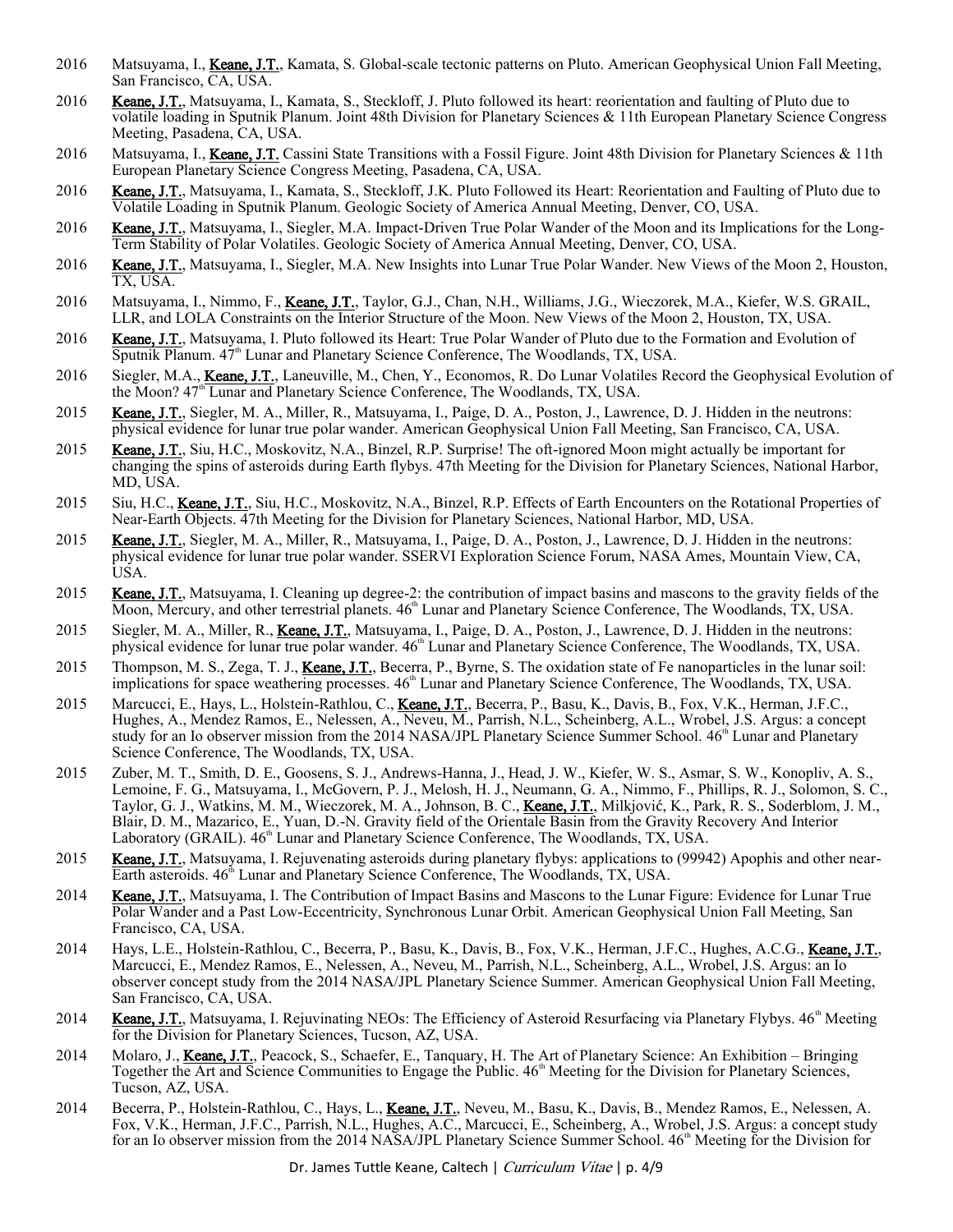Planetary Sciences, Tucson, AZ, USA.

- 2014 Spitz, A., Dykhuis, M., Platts, S., Keane, J.T., Tanquary, H.E., Zellem, R., Hawley, T., Lauretta, D.S., Beshore, E., Bottke, W.F., Hergenrother, C., Dwornik, J.P., Patchell, R., Spitz, S.E., Bentley, Z. Communicating Science on YouTube and Beyond: OSIRIS-REx Presents 321Science! 46<sup>th</sup> Meeting for the Division for Planetary Sciences, Tucson, AZ, USA.
- 2014 Keane, J.T., Matsuyama, I. The Contribution of Mascons to the Lunar Figure. 45<sup>th</sup> Lunar and Planetary Science Conference, The Woodlands, TX, USA.
- 2014 **Keane, J.T.**, Matsuyama, I. Hill Slope Failure as a Mechanism to Resurface Asteroids During Planetary Flybys.  $45<sup>th</sup>$  Lunar and Planetary Science Conference, The Woodlands, TX, USA.
- 2014 Molaro, J., Keane, J.T. The Art of Planetary Science: an Exhibition Bringing Together the Art and Science Communities to Engage the Public.  $45<sup>th</sup>$  Lunar and Planetary Science Conference, The Woodlands, TX, USA.
- 2014 Spitz, A. H., Dykhuis, M., Platts, S., Keane, J.T., Roper, H., Bentley, Z., Pachell, R., Spitz, S.E., OSIRIS-REx Launches  $321$ Science – Engaging the Public in Science and Engineering Through YouTube Videos.  $45<sup>th</sup>$  Lunar and Planetary Science Conference, The Woodlands, TX, USA.
- 2013 Keane, J.T., Matsuyama, I. The Contribution of Mascons to the Lunar Figure. American Geophysical Union Fall Meeting, San Francisco, CA, USA.
- 2013 Keane, J.T., Matsuyama, I. Hill Slope Failure as a Mechanism to Resurface Asteroids During Planetary Flybys. 45<sup>th</sup> Meeting for the Division for Planetary Sciences, Denver, CO, USA.
- 2013 Keane, J.T., Pascucci, I., Andrews, S. M., Dent, W.R.F., Espaillat, C. Meeus, G., Thi, W.-F., Woitke, P. From Classical Disks to Transition Disks: An Increasing Dust-to-Gas Ratio? 221<sup>st</sup> Meeting of the American Astronomical Society, Long Beach, CA, USA.

# **SELECTED PRESS RELEASES AND NEWS ARTICLES**

# IMPACT-INDUCED REORIENTATION

(associated with Keane et al. 2018, in prep.)

- 2018 "[The wibbly wobbly Moon](http://astronomy.com/news/2018/02/the-wibbly-wobbly-moon)," Nola Taylor Redd, Astronomy Magazine, 26 February 2018.
- 2017 "[#DPS17: Wobbling the Moon and art by James Tuttle Keane](http://www.planetary.org/blogs/emily-lakdawalla/2017/1024-dps17-wobbling-the-moon-keane.html)," Emily Lakdawalla, The Planetary Society Blog, 24 October  $2017.$

#### SCIENTIFIC ILLUSTRATION

(articles about my scientific illustrations)

2018 "[Thumbs Up Viz: Handcrafted](https://medium.com/@robsimmon/thumbs-up-viz-handcrafted-b1da422192de)," Robert Simmon, Medium, 4 February 2018.

# TRUE POLAR WANDER OF PLUTO

(associated with Keane et al. 2016, Nature)

- 2016 ["Planetary science: Pluto's telltale heart,](http://www.nature.com/nature/journal/v540/n7631/full/540042a.html)" Amy C. Barr, Nature, News & Views, 1 December 2016.
- 2016 ["NASA's New Horizons Unveils Its Masterpiece: Pluto's Interior!"](http://www.forbes.com/sites/startswithabang/2016/11/22/nasas-new-horizons-unveils-its-masterpiece-plutos-interior/) Ethan Siegel, Forbes, 22 November 2016.
- 2016 ["Pluto's icy heart may hide an underground ocean,](https://www.washingtonpost.com/news/speaking-of-science/wp/2016/11/16/plutos-icy-heart-may-hide-an-underground-ocean/)" Sarah Kaplan, The Washington Post, 16 November 2016.
- 2016 "[Pluto has a cold, wandering heart, and maybe a hidden ocean too](http://www.latimes.com/science/sciencenow/la-sci-sn-pluto-heart-ocean-20161116-story.html)," Deborah Netburn, Los Angeles Times, 16 November 2016.
- 2016 ["Pluto's heart holds key to ocean beneath icy surface,](http://www.usatoday.com/story/news/2016/11/16/plutos-heart-holds-key-ocean-beneath-icy-surface/93955784/)" Traci Watson, USA Today, 16 November 2016.
- 2016 ["A Hidden Ocean Beneath Pluto's Icy Heart,](http://www.theatlantic.com/science/archive/2016/11/a-hidden-ocean-beneath-plutos-icy-heart/507944/?utm_source=atltw)" Rebecca Boyle, The Atlantic, 16 November 2016.
- 2016 "Pluto's Froz[en Heart may hide an Ocean Inside](http://www.popsci.com/plutos-heavy-heart-may-have-tipped-entire-world?src=SOC&dom=tw)," Sarah Fecht, *Popular Science*, 16 November 2016.
- 2016 "Pluto's icy surface may c[onceal a vast ocean, say researchers](https://www.theguardian.com/science/2016/nov/16/plutos-icy-surface-may-conceal-a-vast-ocean-say-researchers-sputnik-planitia)," Nicola Davis, The Guardian, 16 November 2016.
- 2016 "[A Heavy Heart May Have Rolled Pluto Over](http://www.nytimes.com/2016/11/17/science/pluto-heart.html?smid=tw-nytimesscience&smtyp=cur&_r=0)," Kenneth Chang, The New York Times, 16 November 2016
- 2016 "[How Pluto Got Its Mysterious Heart](http://gizmodo.com/how-pluto-got-its-heart-1789026504)," Maddie Stone, Gizmodo.com, 16 November 2016.
- 2016 ["How the Pull of an Icy 'Heart' Sent Pluto's Poles Wandering,](http://www.smithsonianmag.com/science-nature/plutos-icy-heart-poles-wandered-180961111/?no-ist)" Ben Panko, Smithsonian.com, 16 November 2016.
- 2016 ["Pluto's Icy Heart Broke Pluto,"](https://www.wired.com/2016/11/plutos-icy-heart-broke-pluto/) Emma Grey Ellis, Wired.com, 16 November 2016.
- 2016 ["Pluto's Wandering Heart Hints at a Subsurface Ocean,](http://www.space.com/34737-pluto-wandering-heart-subsurface-ocean.html?utm_source=Twitter&utm_medium=Twitter&utm_campaign=socialtwitterspc&cmpid=social_spc_514648#?utm_source=twitter&utm_medium=social&utm_campaign=2016twitterdlvrit)" Mike Wall, Space.com, 16 November 2016.
- 2016 ["Pluto's Icy Heart May Hide an Ocean,](https://www.scientificamerican.com/article/pluto-s-icy-heart-may-hide-an-ocean/?WT.mc_id=SA_TW_SPC_NEWS)" Lee Billings, *Scientific American*, 16 November 2016.
- 2016 "Pl[uto 'has slushy ocean', below surface,](http://www.bbc.com/news/science-environment-38005104)" Paul Rincon, *BBC News*, 16 November 2016.
- 2016 "Pluto's cold [heart could be hiding an OCEAN: Dwarf planet's strange spin points to a subsurface sea](http://www.dailymail.co.uk/sciencetech/article-3942462/Pluto-cold-heart-hiding-OCEAN-Dwarf-planet-s-strange-spint-points-subsurface-sea.html)," Harry Pettit, DailyMail.com, 16 November 2016.
- 2016 "[Cracked, frozen and tipped over: N](https://www.sciencedaily.com/releases/2016/11/161116140553.htm)ew clues from Pluto's past," ScienceDaily.com, 16 November 2016.
- 2016 ["Cracked, Frozen and Tipped Over: New clues from Pluto's past,](https://uanews.arizona.edu/story/cracked-frozen-and-tipped-over-new-clues-plutos-past)" UA News, 16 November 2016.
- 2016 ["Icy heart could be key to Pluto's strange geology,](http://www.nature.com/news/icy-heart-could-be-key-to-pluto-s-strange-geology-1.20856)" Alexandra Witze, Nature News, 21 October 2016.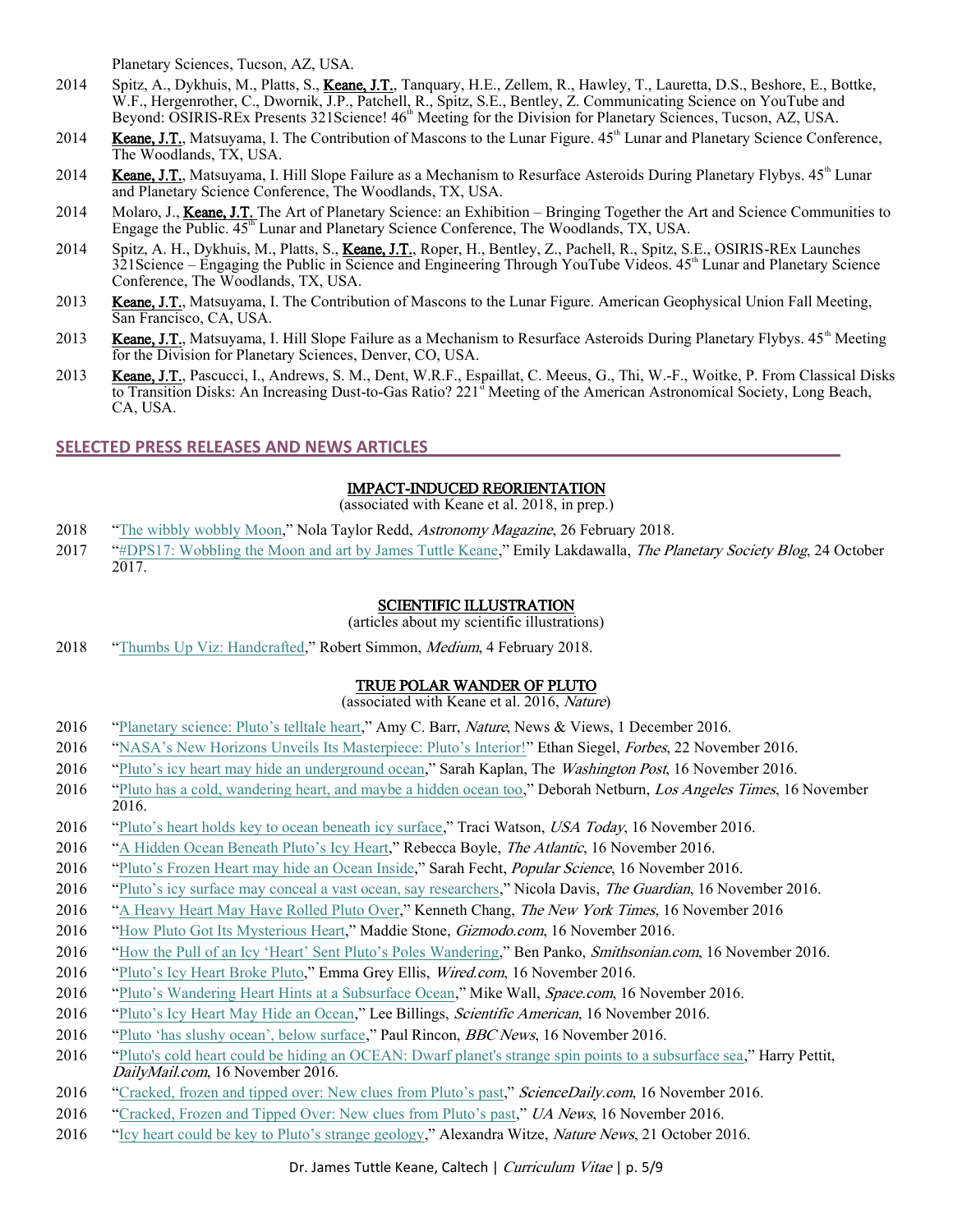- 2016 "[DPS/EPSC update on New Horizons at the Pluto system and beyond](http://www.planetary.org/blogs/emily-lakdawalla/2016/10251718-dpsepsc-new-horizons-pluto.html)," Emily Lakdawalla, *Planetary Society Blog*, 26 October 2016.
- 2016 "[Pluto May Have a Wandering Heart](http://www.smithsonianmag.com/science-nature/pluto-may-have-wandering-heart-180958609/)," Nola Taylor Redd, Smithsonian Magazine, 30 March 2016.
- 2016 "[Pluto Follows Its Cold, Cold Heart](https://uanews.arizona.edu/story/pluto-follows-its-cold-cold-heart)," Daniel Stolte, UA News, 28 March 2016.

# TRUE POLAR WANDER OF THE MOON RECORDED IN POLAR VOLATILES

(associated with Siegler et al. 2016, Nature)

- 2016 "[Planetary science: Signs of a wandering Moon](http://www.nature.com/nature/journal/v531/n7595/full/531455a.html)," Ian Garrick-Bethell, *Nature*, News & Views, 24 March 2016.
- 2016 "Moon's tilt changed by [volcanic activity over three billion years ago](https://www.theguardian.com/science/2016/mar/23/moons-tilt-changed-by-volcanic-activity-over-three-billion-years-ago)," Nicola Davis, The Guardian, 23 March 2016.
- 2016 "[Tales of a Tilting Moon Hidden in Its Polar Ice](https://uanews.arizona.edu/story/tales-tilting-moon-hidden-its-polar-ice)," Daniel Stolte, UA News, 23 March 2016.
- 2016 ["Volcanic activity may have shifted the moon's axis"](https://www.washingtonpost.com/news/speaking-of-science/wp/2016/03/23/volcanic-activity-may-have-shifted-the-moons-axis/) Rachel Feltman, The Washington Post, 23 March 2016.
- 2016 ["Did the moon once flop over on its side? Well here's what scientists say,](http://www.al.com/news/huntsville/index.ssf/2016/03/scientists_say_the_moon_floppe.html)" Lee Roop, Al.com, 23 March 2016.
- 2016 "[The Moon spun on a different axis billions of years ago, study finds](http://www.theverge.com/2016/3/23/11292140/moon-axis-shifted-volcanoes-ice-nature)," Loren Grush, The Verge, 23 March 2016.
- 2016 ["Earth's moon wandered off axis billions of years ago, study finds,](http://phys.org/news/2016-03-earth-moon-axis-billions-years.html)" Phys.org, 23 March 2016.
- 2016 "Moon used [to spin 'on different axis,](http://www.bbc.com/news/science-environment-35883576)" BBC News, 23 March 2016.
- 2016 ["Moon's lack of water down to ancient shift in its spin axis,](https://www.newscientist.com/article/2082113-moons-lack-of-water-down-to-ancient-shift-in-its-spin-axis/)" Rebecca Boyle, New Scientist, 23 March 2016.
- 2016 ["Volcanoes may have caused the Moon's poles to wander, according to ancient ice deposits,](http://www.abc.net.au/news/2016-03-24/volcanoes-may-have-caused-the-moon)" Dani Cooper, *ABC News*, 23 March 2016.
- 2016 ["The moon's poles have no fixed address,](https://www.sciencenews.org/article/moons-poles-have-no-fixed-address)" Christopher Crockett, ScienceNews, 23 March 2016.
- 2015 "[Lopsided ice on the moon points to past shift in poles](http://www.sciencemag.org/news/2016/03/update-lopsided-ice-moon-points-past-shift-poles)," Eric Hand, *Science News*, 19 March 2015.

# THE MOON'S FOSSIL FIGURE

(associated with Keane & Matsuyama 2014, Geophysical Research Letters)

2015 "[How Did the Moon Get Its Shape?](https://eos.org/research-spotlights/how-did-the-moon-get-its-shape)" Catherine Minnehan, AGU Research Spotlight, 23 June 2015.

# THE ART OF PLANETARY SCIENCE

(a University of Arizona planetary science themed art show that I helped to organize and run)

- 2015 ["UA Students Bring Together Art, Science,"](https://uanews.arizona.edu/story/ua-students-bring-together-art-science-annual-exhibit) Rebecca Peiffer, University of Arizona News, 5 November 2015.
- 2015 "See astronomy-inspired art this weekend at the Lunar and Planetary Laboratory's Art of Planetary Science exhibit," Mikayla Mace, The Daily Wildcat, 15 October 2015.
- 2014 "[At the intersection of Art and Science](https://uanews.arizona.edu/videos/intersection-art-and-science)," University of Arizona News, 22 October 2014.
- 2014 "[UA hosts art show exploring beauty in science](http://tucson.com/news/local/education/college/ua-hosts-art-show-exploring-beauty-in-science/article_20e831cc-c90f-5f0c-9442-f4f0e983c348.html)," Dan Desrochers, Arizona Daily Star, 14 October 2014.

# 321SCIENCE

(an OSIRIS-REx outreach program that I helped to execute)

2014 "[YouTube for Science](https://www.astrosociety.org/institution/2015pdfs/Win15.pdf)," Anna H. Spitz, Mercury, Vol. 44, No. 1, Winter 2015.

# **PROFESSIONAL ACTIVITIES AND SERVICE**

- 2017—present Reviewer for publications: Journal of Geophysical Research: Planets, Icarus.
- 2017—present Grant proposal reviewer: NASA Solar System Workings (SSW) program, NASA Astrobiology Program, NASA Earth Space Science Fellowship (NESSF) program.
- 2014—2017 University of Arizona, Department of Planetary Science Departmental Life Committee (DLC), graduate student representative for a committee that assessed the quality of life, student-advisor relationships, biases and harassment within the department.
- 2014—2016 University of Arizona, Department of Planetary Sciences Graduate Student Colloquia, graduate student organizer.
- 2010—2011 University of Maryland, Campus Student Technology Fee Advisory Committee, college representative—reviewed proposals for usage of the campus student technology fee, particularly with respect to innovative programs.
- 2010 University of Maryland, Enhancing Computational Abilities with MATLAB, volunteer coder—developed instructional MATLAB scripts for use with astronomy major courses, in order to bolster computational strength of the undergraduate class.
- 2009 University of Maryland, College of Computer, Mathematical, and Physical Science Student Technology Advisory Committee, astronomy department representative—reviewed proposals for the college's expenditure of their portion of the campus student technology fee, particularly with respect to innovative programs.

# **PROFESSIONAL AFFILIATIONS**